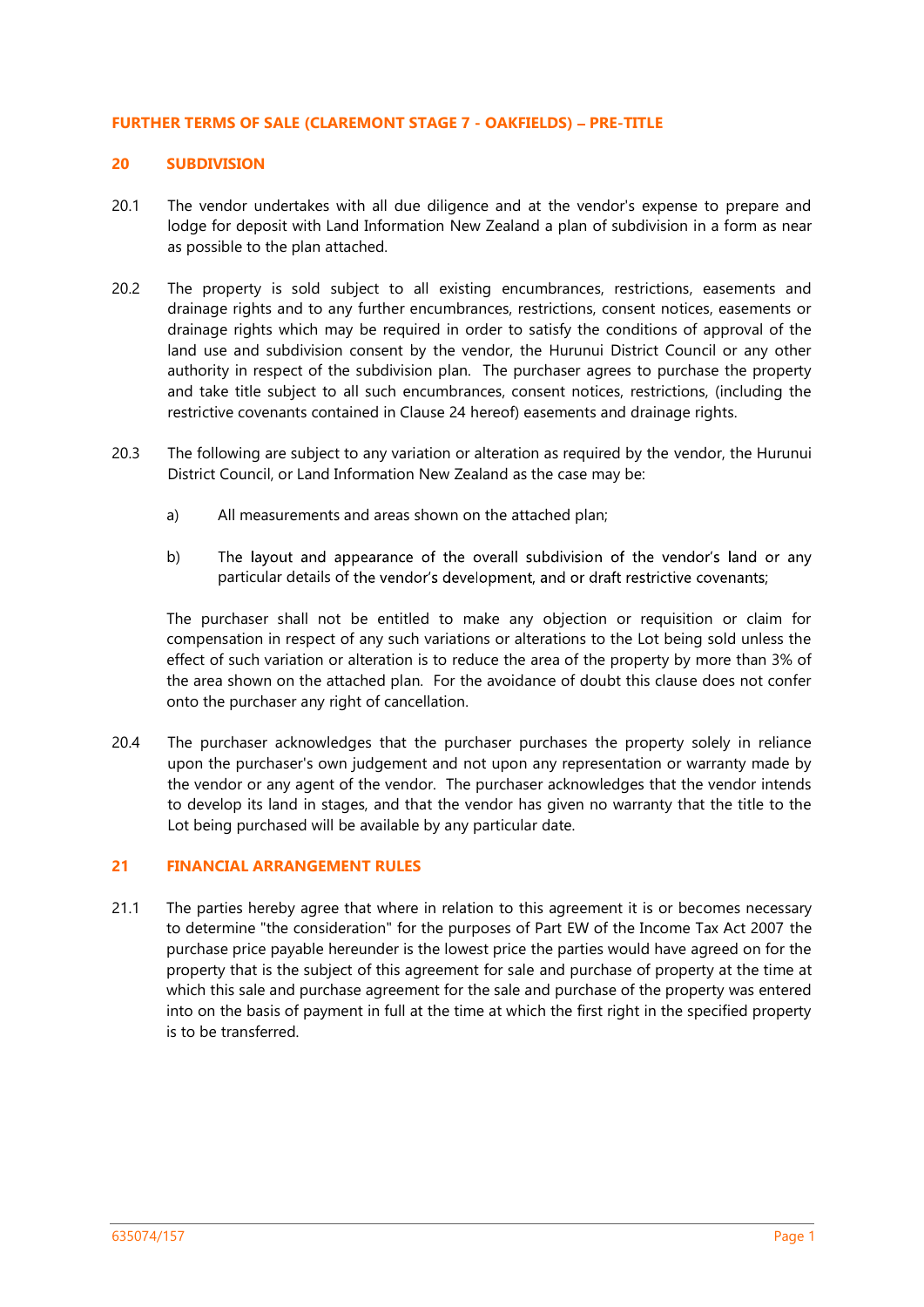## 22 CREDIT CONTRACTS AND CONSUMER FINANCE ACT 2003

- 22.1 It is recorded that:
	- a) the settlement date is the earliest date on which the parties would in any circumstances have agreed that the balance of the purchase price was to be payable; and
	- b) neither the period between the date of this agreement and the settlement date nor any other provision in this agreement evidences any deferment of the purchaser's obligation to pay the purchase price for the purposes of section 6 of the Credit Contracts and Consumer Finance Act 2003; and
	- c) accordingly this agreement is not a "credit contract" for the purposes of or within the meaning of that Act.

## 23 NO CAVEAT

23.1 The purchaser agrees that neither the purchaser nor any person claiming through the purchaser will lodge a caveat against the title to the land or any part of it prior to the survey plan being deposited at Land Information New Zealand. In the event of the purchaser or any person claiming through the purchaser lodging a caveat the vendor may forthwith take all necessary steps at the purchaser's cost to secure the immediate removal of such caveat and the purchaser agrees that the production of this agreement to the District Land Registrar at Christchurch shall entitle the District Land Registrar to remove the caveat from the title. If the purchaser registers any caveat or procures the registration of any caveat in contravention of this clause, the purchaser shall pay to the vendor liquidated damages of \$1,000.00 per day for so long as such caveat prevents the deposit of vendor's plan of subdivision.

# 24 COMPLIANCE BOND

- 24.1 On settlement the purchaser shall pay to the vendor a Bond of \$2,500.00 ("the Bond") which the vendor is entitled to apply towards repair or reinstatement of any damage caused to the infrastructure of the subdivision or to any neighbouring lots during the course of construction of the dwelling, and to ensure compliance with all relevant restrictive covenants. The procedure for the refund or retention of the Bond shall be as follows.
- 24.2 At any time up to six months after the issue of a Code Compliance Certificate for the first dwelling built on the lot, the purchaser shall be entitled to apply to the vendor for the refund of the Bond. The application shall be in writing, and must be accompanied by a copy of the Code Compliance Certificate for the dwelling.
- 24.3 As soon as practicable after receipt of the purchaser's application, a representative of the vendor will inspect the lot to determine if there has been any damage caused to the infrastructure of the subdivision (roads, footpaths, berms, kerbs, trees and street furniture) or to any fences or neighbouring lots during the course of construction of the dwelling, and compliance with the covenants registered against the title.
- 24.4 If in the opinion of the vendor there has been damage caused or the covenants have not been complied with, the vendor shall notify the purchaser in writing of the particulars of the damage or non-compliance and will specify a reasonable time within which repairs or reinstatement of the damaged parts or covenant adherence must be completed by the purchaser.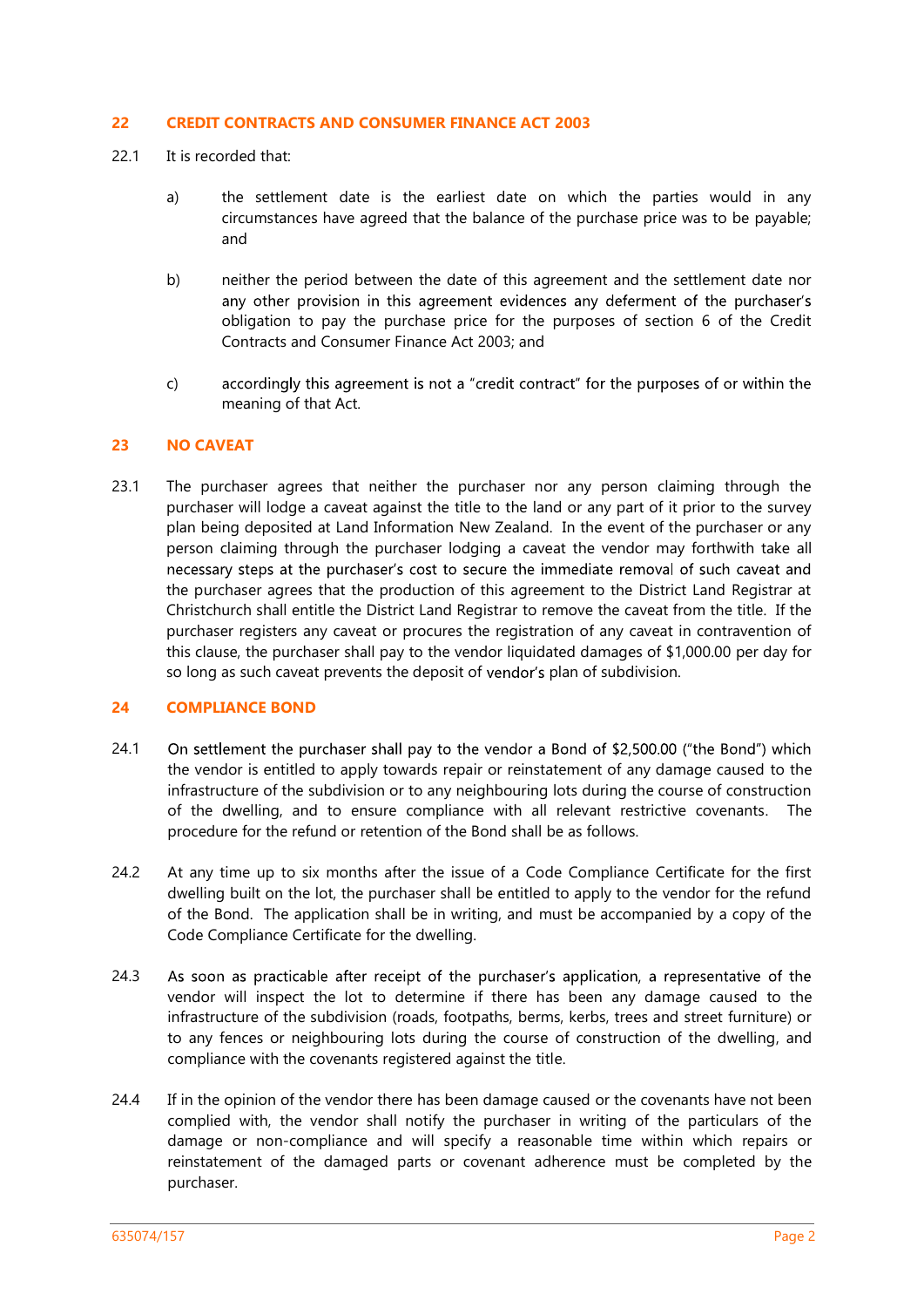- 24.5 If at the expiry of the period referred to in 24.4 (or such later date as the vendor may agree in writing), the purchaser has not repaired or reinstated the damage, the vendor will be entitled to apply the Bond in meeting the cost of repair or reinstatement. Any balance of the Bond remaining after the repair or reinstatement shall be refunded to the purchaser.
- 24.6 If in the opinion of the vendor after carrying out the inspection in paragraph 23.3 there is no outstanding damage caused, the vendor shall refund the Bond to the purchaser.
- 24.7 The vendor is not obliged to hold the Bond in a separate account nor to account to the purchaser for any interest earned on the Bond.
- 24.8 If the purchaser does not apply in writing for the refund of the Bond within six months of the issue of a Code Compliance Certificate for the dwelling, the vendor shall be entitled to permanently retain the Bond at its sole discretion.
- 24.9 In the event that the purchaser sells the lot without building on it, the vendor shall continue to hold the Bond on the terms set out above, and will make any refund of the Bond to the owner of the lot at the time the dwelling is built. It is recommended that the original purchaser make provision in any agreement to sell the lot, for the party purchasing to refund the Bond to the original purchaser directly.

# 25 RESTRICTIVE COVENANTS

- (a) It is acknowledged by the purchaser that the draft covenants set out in Appendix A are to be registered for the benefit of all of the residential lots on the plan of subdivision to the intent that each of the residential lots will be subject to a general scheme, and the purchaser agrees to be bound by the restrictive covenants as set out in Appendix A. The Vendor will register the restrictive covenants prior to settlement.
- (b) It is further acknowledged by the purchaser that the property is located in the sixth of multiple stages of residential development at the vendor's property, and accordingly the vendor reserves the right to register a covenant preventing the purchaser and the successors in title from objecting either directly or indirectly to any further stage or development of the vendor's property into residential development.

## 26 FENCING BY VENDOR

- (a) The vendor will not be liable to contribute to any boundary fence to the Lot, nor as an owner of an adjacent Lot under the Fencing Act 1977 and shall be entitled to register a fencing covenant as part of the Restrictive Covenants at clause 25.
- (b) In respect of Lot 193, the vendor shall erect and provide a 1.2m high, warner style pool fence on the north boundary and in respect of Lot 194, the vendor shall erect and provide a 1.2m high, warner style pool fence on the south boundary, both facing a walk way to adjoin a cul-de-sac leading to the second stage of the subdivision. The purchaser shall pay to the vendor for such fence calculated at a total price of \$200.00 plus GST per lineal meter, such sum being payable at settlement. The vendor will use its best endeavours to ensure such fence is erected on or before settlement, but in any event not later than two months following settlement, and any failure to have erected by settlement shall not be a reason to deduct from settlement nor withhold settlement in any form.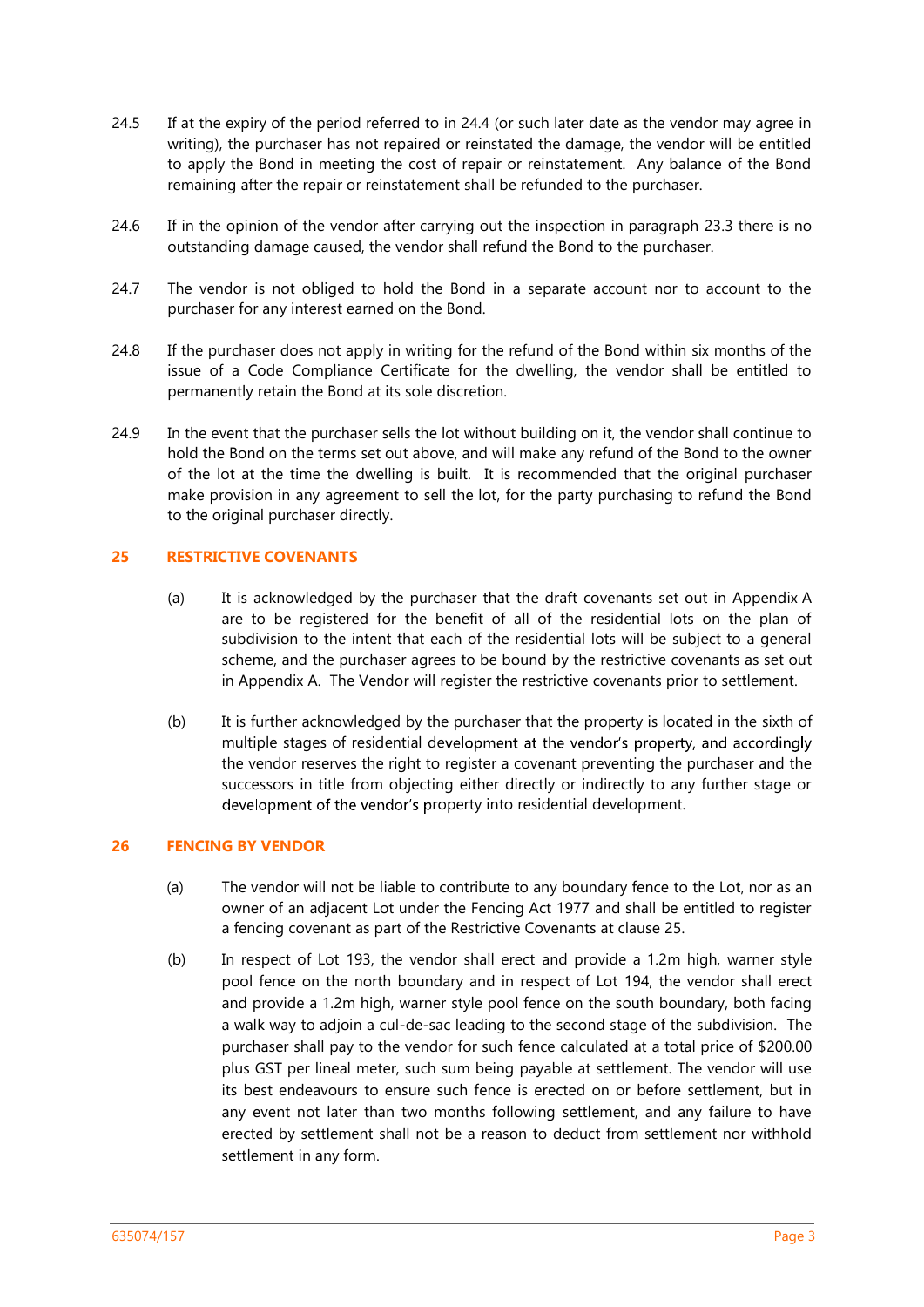## 27 SETTLEMENT AND PAYMENT OF PURCHASE PRICE

- 27.1 The deposit shall be paid by one payment of  $\frac{1}{2}$  on the date that all purchasers conditions have been satisfied.
- 27.2 The balance of the purchase price, together with the other moneys payable by the purchaser under this agreement shall be paid five (5) working days after the date that the vendor's solicitor notifies the purchaser's solicitor that a search copy, as defined in Section 172A of the Land Transfer Act, is obtainable.

# 28 PURCHASER'S CONDITIONS OF SALE

- 28.1 This contract is subject to the purchaser obtaining finance on terms and conditions acceptable to itself/themselves within 10 working days of the date of this contract.
- 28.2 This contract is subject to the purchaser being satisfied, after taking such advice as the purchaser may wish, that the property is in all respects suitable to the purchaser. The purchaser (or their solicitor) shall notify the vendor's solicitor within 10 working days from the date of this contract as to the fulfilment or otherwise of this condition. This condition is inserted for the sole benefit of the purchaser.

## 29 VEHICLE ENTRANCES / LETTERBOXES

- 29.1 Each Lot must be provided with a vehicle crossing constructed by the purchaser at their cost in accordance with Hurunui District Council standards prior or in association with a building consent being issued for the dwelling to be constructed on the Lot and in accordance with the "Vehicle Crossing Type A" or "Vehicle Crossing Type B", in as per attached KF Consilium drawing 1027/1300. The vendor shall also have the sole discretion to approve of any proposed vehicle crossing site in order to regulate the design aesthetics of the development.
- 29.2 The owners of Lots 193-202, 204, 205, 208 and 210-213 shall construct a vehicle crossing in accordance with KF Consilium drawing 1027/1300 "Vehicle Crossing Type" as part of the building consent process, with timing and any necessary bonding or other requirements carried out in accordance with the Council's requirements. This requirement shall be secured by consent notice registered on the records of title for Lots 193-202, 204, 205, 208 and 210- 213.

## 30 STORMWATER CONSENT

- 30.1 A stormwater management plan for the stormwater system's installed in the rights-of-way shall be submitted to the Council for approval.
- 30.2 The owners of Lots 207 and 209, shall be responsible for undertaking all necessary maintenance to meet the requirements of the stormwater management plan for the right-ofway. This requirement shall be secured by consent notice registered on the records of title for Lots 207 and 209.